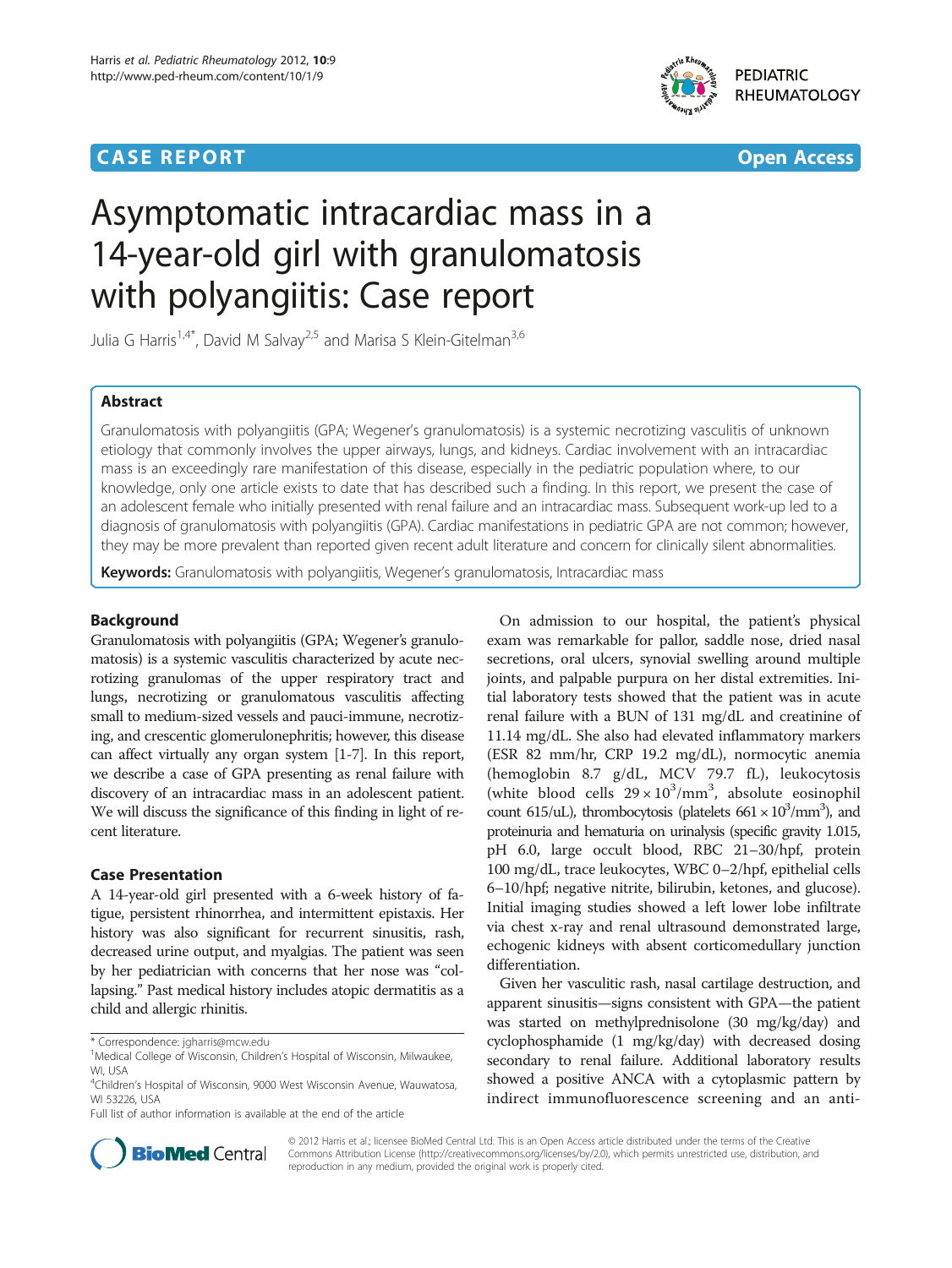

proteinase 3 greater than 148 EIA/U by rapid enzyme immunoassay. On hospital day two, the patient became anuric and was started on hemodialysis. She was transferred to our intensive care unit due to hypoxia and dyspnea where she received positive pressure ventilation. In addition to hemodialysis, she underwent seven sessions of plasmapheresis. Due to worsening pulmonary symptoms, a bronchoscopy was performed which showed tracheal and bronchial ulcerations as well as pulmonary hemorrhage with the presence of bloody lavage fluid. Additionally, nasal endoscopy revealed nasal perforations with necrotic mucosa. A biopsy of her nasal mucosa demonstrated acute inflammation and necrosis without evidence of granulomatous vasculitis. A kidney biopsy found diffuse pauci-immune necrotizing and crescentic glomerulonephritis with necrotizing arteriolitis and thrombotic microangiopathy. Surprisingly, an echocardiogram done pre-operatively and prior to the previous procedures was significant for a large ovoid, homogeneous mass in the apex of the left ventricle (Figure 1). At the same time, she was noted to have decreased systolic function with an ejection fraction of 40% and was incidentally found to have a bicuspid aortic valve. Due to concern over her decreased cardiac function, the patient was started on milrinone for inotropic support.

Cardiovascular Surgery was consulted for removal of the intracardiac mass since its location and pedunculated character placed the patient at significant risk for embolic complications. Prior to surgery, anticoagulation with aspirin (325 mg/day) was initiated, and a cardiac MRI was obtained to further analyze the mass and evaluate for other

cardiac changes. MRI showed a pedunculated left ventricle mass  $(1.45 \text{ cm} \times 0.95 \text{ cm})$ , global hypokinesis, and depressed left ventricular function. Cardiovascular Surgery performed a sternotomy followed by resection of the mass via a trans-aortic approach. Intra-operative findings were notable for a 1.1 cm  $\times$  0.8 cm  $\times$  0.5 cm soft, tan-white, tissue mass adherent to ventricle trebeculations. An endomyocardial biopsy was also obtained. Pathology of the left ventricular mass showed necrotic tissue with acute inflammation consisting of neutrophils and eosinophils with absence of granulomas (Figure 2).

Following the operation, the patient had an episode of non-sustained ventricular tachycardia with manipulation



Figure 2 Fragments of acutely inflamed myocardium with organizing granulation tissue and adjacent fibrino-purulent material.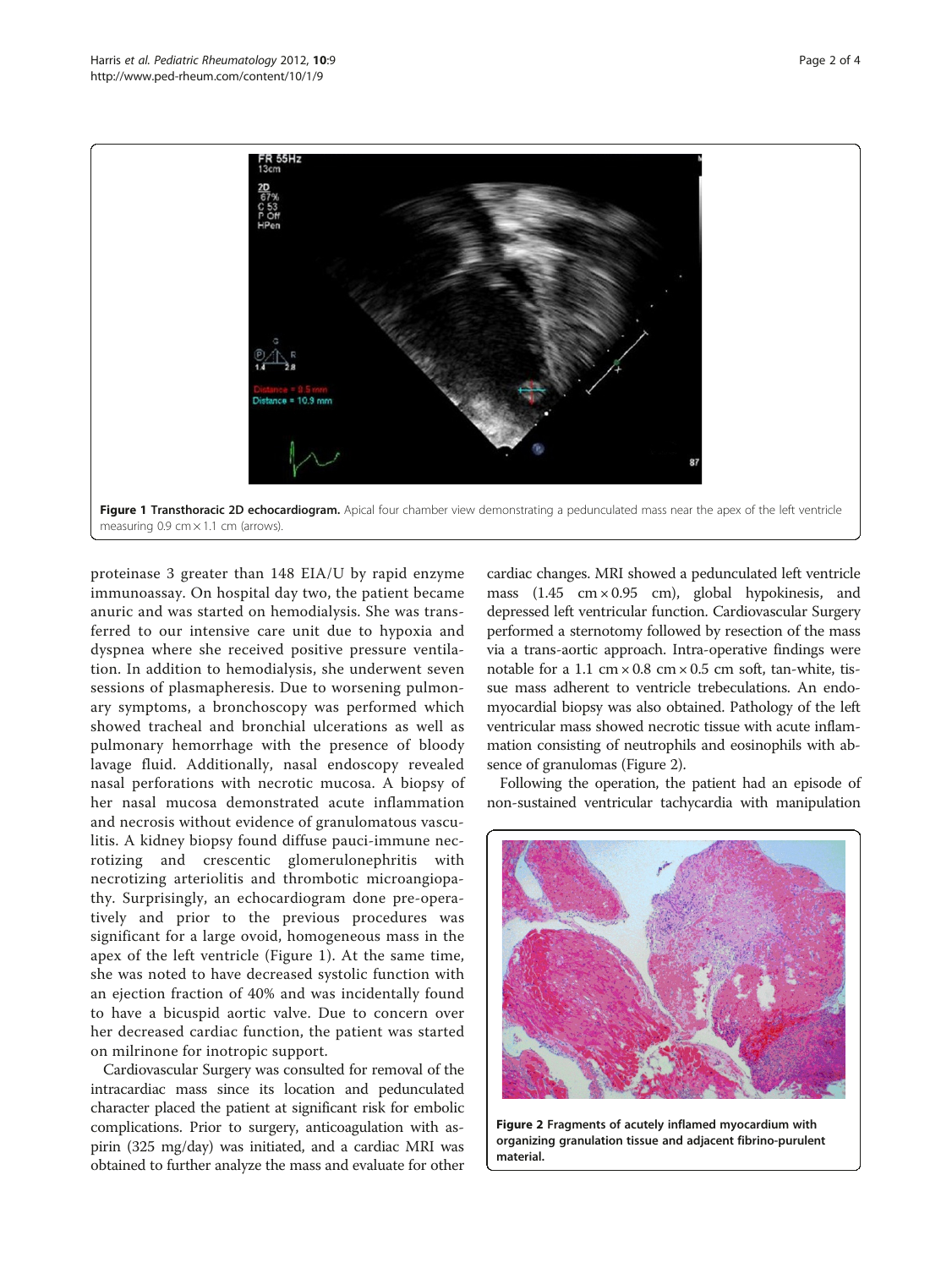of pacer wires that remained post-operatively. A follow-up echocardiogram on post-operative day two demonstrated low-normal left ventricular systolic function (shortening fraction 32%) and mild aortic and mitral valve regurgitation.

Cyclophosphamide was continued at 1 mg/kg/day and methylprednisolone at 2 mg/kg/day. Trimethoprim/sulfamethoxazole was also added for Pneumocystis prophylaxis. Prior to discharge, the patient had no further cardiac issues and started to produce small amounts of urine but remained in clinical renal failure. After twenty-one days in the hospital, she was discharged home with plans for hemodialysis three days per week.

# **Discussion**

Granulomatosis with polyangiitis can affect virtually every organ system in the body but primarily targets the upper airways, lower respiratory tract, and kidneys [\[1,3-](#page-3-0) [9\]](#page-3-0). Clinically evident cardiac manifestations in GPA, especially in pediatric patients, are rare. A review of pediatric GPA by Akikusa et al. did not mention cardiac findings as a prominent clinical feature at presentation or during the follow-up period [\[4](#page-3-0)]. The ARCHiVe (A Registry for Childhood Vasculitis: e-entry) cohort also found no cardiovascular manifestations at presentation in 65 pediatric GPA patients [\[6](#page-3-0)]. However, Rottem et al. reported 39% of 23 patients with childhood-onset GPA had pericarditis at onset [[7](#page-3-0)]. In adults, cardiac involvement in GPA has been reported in between <4% to 44% of cases and usually manifesting as pericarditis (50%), coronary arteritis (50%), myocarditis (25%), or valvulitis/ endocarditis (21%) [\[2,8,10](#page-3-0)]. Recent reports in the adult literature suggest that cardiac involvement in small and medium vessel vasculitides may be more common than previously thought [\[11](#page-3-0)-[13](#page-3-0)]. In fact, in a retrospective chart review of 85 patients with confirmed GPA, 86% were found to have echocardiographic abnormalities [[13\]](#page-3-0). Another study found nine of eleven patients with GPA resistant to induction therapy had cardiac involvement based on transthoracic echocardiogram and cardiac MRI [[9\]](#page-3-0). Abnormalities included all nine patients with late gadolinium enhancement lesions involving left ventricular myocardium, six patients with myocarditis, five patients with pericardial effusions, and two patients with regional wall motion abnormalities. The increase in the prevalence of cardiac involvement in adult GPA may be attributable to the proliferation and routine use of advanced imaging modalities such as cardiac MRI, echocardiography, and positron emission tomography in making the clinical diagnosis.

Intracardiac masses, however, remain extremely rare and there are only a few reports in the literature describing such findings in patients with GPA. Herbst et al. described a 56-year-old woman with chest pain and

dyspnea who was found to have a mass involving the intracardiac septum and mitral valve who was subsequently diagnosed with GPA [[14\]](#page-3-0). In another report, a 63-year-old woman presenting with syncope had GPA limited to her nasal mucosa but was later found to have a granulomatous mass involving the aortic outflow tract [[15\]](#page-3-0). To the best of our knowledge, the only other report of a pediatric patient with GPA and an intracardiac mass was made by Kosovsky et al. [\[16\]](#page-3-0). They described a 16 year-old boy who presented with parasternal discomfort and ventricular tachycardia who was later found to have a mass involving the right ventricular wall with extension into the right ventricular outflow tract. Pathological examination of the resected mass revealed granulomatous vasculitis.

The development of an intracardiac mass may be influenced by regional wall abnormalities that have been found in high prevalence in younger patients with GPA as reported by Oliveria et al. [\[15](#page-3-0)].

## **Conclusions**

In conclusion, cardiac involvement in GPA is rare in pediatric patients. However, these manifestations should be considered in this patient population given the higher prevalence in adult patients and clinically silent cardiac abnormalities, such as an intracardiac mass, that may be present.

# Consent

Written informed consent was obtained from the patient and parent for publication of this case report and any accompanying images. A copy of the written consent is available for review by the Editor-in-Chief of this journal.

#### Abbreviations

GPA: Granulomatosis with polyangiitis; MRI: Magnetic resonance imaging.

#### Competing interests

The authors declare that they have no competing interests.

#### Acknowledgements

We thank Dr. Elaine Cham for contributing the histology photomicrograph and Dr. Sunita Ferns for contributing the echocardiographic image.

#### Author details

<sup>1</sup>Medical College of Wisconsin, Children's Hospital of Wisconsin, Milwaukee, WI, USA. <sup>2</sup>The University of Chicago, NorthShore University HealthSystem Evanston, IL, USA. <sup>3</sup>Northwestern University, Children's Memorial Hospital Chicago, IL, USA. <sup>4</sup>Children's Hospital of Wisconsin, 9000 West Wisconsin Avenue, Wauwatosa, WI 53226, USA. <sup>5</sup>The University of Chicago, NorthShore University HealthSystem, Evanston Hospital, 2650 Ridge Avenue, Room #5319, Evanston, IL 60201, USA. <sup>6</sup>Children's Memorial Hospital, 2200 Children's Plaza, Chicago, IL 60614, USA.

#### Authors' contributions

All authors participated in literature review, design, and drafting of the manuscript. In addition, all authors read and approved the final manuscript.

#### Received: 2 January 2012 Accepted: 13 April 2012 Published: 13 April 2012